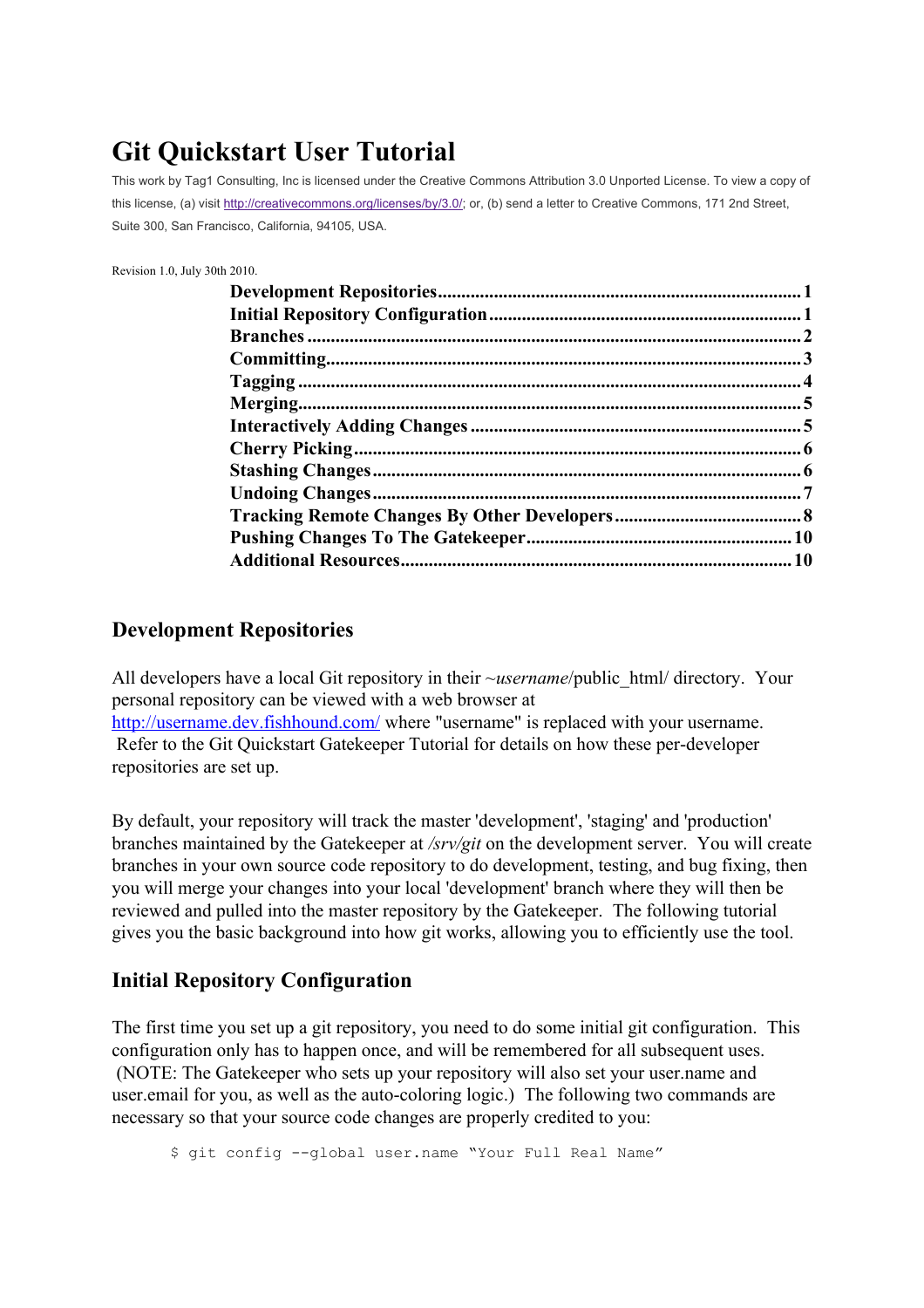\$ git config --global user.email you@yourdomain.com

It can also be helpful to add a little color to your git output. The color that git employes is non-distracting, and helpful for highlighting things like code differences and the active branch. It is recommended you run the following commands to enable the most usable automatic coloring of output:

```
$ git config --global color.diff auto
$ git config --global color.status auto
$ git config --global color.branch auto
```
Learn more by typing 'git help config'.

#### <span id="page-1-0"></span>**Branches**

Branching is incredibly fast and lightweight with Git, and there is no limit to the number of branches you can create. It is standard practice to create "throw-away" branches in git simply to quickly test changes, merging what you like and deleting the rest. With git, branch early, branch often! For example, to create a new branch from the main development branch and immediately switch to it:

```
$ git checkout development -b featureX
Switched to a new branch 'featureX'
```
In the above example, we made a copy of the main development branch to create a new branch called 'featureX'. Any changes you make at this point affect the 'featureX' branch. In this example, git only stores the differences between 'development' and 'featureX', so the creation of the new branch is essentially instant and does not use a significant amount of disk space. You may find it helpful to name your branches created from development with "development-" at the beginning of their name, so example you may prefer naming this new branch 'development-featureX'.

If you forget what changes are in any given branch, you can always list all the differences from your current branch to another, for example:

```
$ git diff development
```
The following example lists all existing branches in your development repository, putting an asterisk before the currently active branch (add the -v flag if you'd like to see more information about each branch):

```
$ git branch
development
* featureX
production
staging
```
See the "merging" section of this document for tips on how to merge your changes from one branch into another.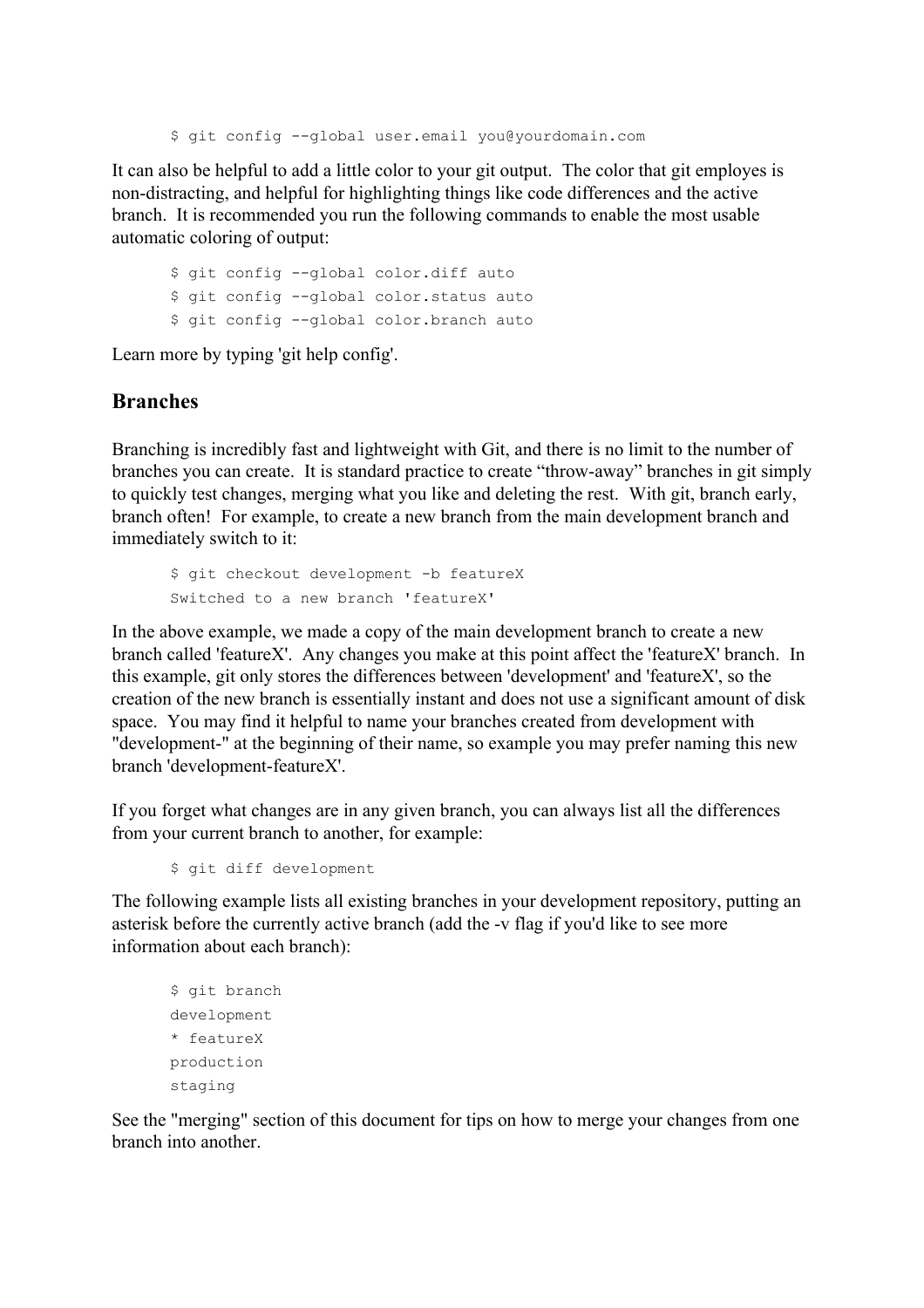If you need to delete a branch, you switch out of the branch you want to delete, then delete it as follows:

```
$ git checkout development
$ git branch -d development-featureX
Deleted branch development-featureX (was cb29c01).
```
Later in this document, you'll learn how to track remote branches, allowing you to test or merge in changes from another developer.

Whichever branch you currently have checked out is what is visible with your web-browser at <http://username.dev.fishhound.com/> allowing you to easily preview different development efforts.

To list all branches, including both local and remote branches, add the '-a' flag, for example, 'git branch -a'.

Learn more by typing 'git help checkout', 'git help branch', and 'git help diff'.

# <span id="page-2-0"></span>**Committing**

A functional difference between git and many other source control systems is that files and file changes must be "added" before they can be committed. The need to add and then commit files and changes is because git has several layers, including your working files, and index (added but not committed files and changes), your local branches, and remotely tracked branches. The added index layer can be confusing at first, and can essentially be ignored while you're getting more comfortable with git, but once mastered adds many more powerful abilities, such as what is [explained on this webpage.](http://osteele.com/archives/2008/05/my-git-workflow) If you're looking to commit all your changes together essentially ignoring the index, you can combine the "add" step into the "commit" step as follows:

\$ git commit -a

Before committing changes like this, however, you should take a look at the current status of your repository with the following command:

```
$ git status
# On branch development-featureX
# Untracked files:
# (use "git add <file>..." to include in what will be committed)
#
# four
# one
# three
# two
```
If you need to commit changes to specific files, you can add them individually and then commit them as follows, which will then bring up and editor telling you which files are being committed and prompting you for a commit message that will be associated with your changes: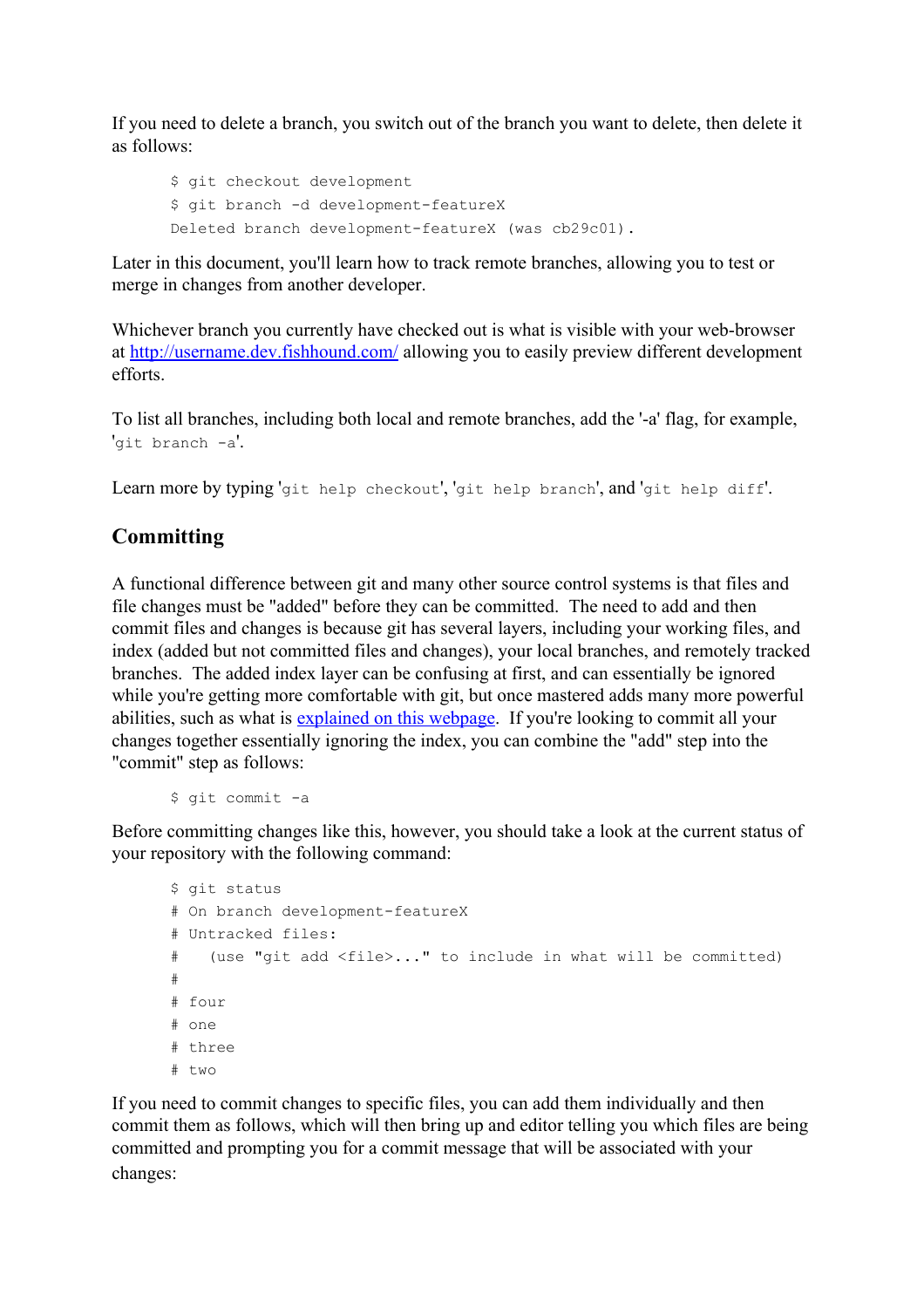\$ qit add one \$ git add two \$ git commit

It's possible to add the changes to multiple files using a single command, and to set your commit message directly from the command line without opening an editor as follows:

```
$ git add three four
$ git commit -m "Put a useful and informational commit message
here."
```
To fully understand why this is a two-step process, it helps to know that git maintains an internal index to allow you to do partial merges, etc.

Learn more by typing 'git help add', 'git help commit' and 'git help status'.

#### <span id="page-3-0"></span>**Tagging**

Every commit has a unique commit ID, a hexadecimal string that uniquely identifies the entire source tree at the time of that commit. You can use the 'history' command to find recent commit IDs, for example:

```
$ git log --pretty=oneline
51d44994842ced3368209fef0cd3b9e52b2019ea Third commit, more useful
info here.
9b331c60c65d29b854256562b85b2d5c4c9368e2 Second commit, useful info
here.
cb29c01dee978857279250e43e1120b49dc5f782 Initial commit.
```
When referencing a specific commit, you only need to enter enough characters from the commit ID to ensure that git knows which you are referring to. In our above example, we can see what changed between the third commit and the second commit as follows:

\$ git diff 9b331 51d4

As your merge history grows, trying to remember what commit you want to reference by ID alone can be a challenge. Instead, you can quickly add tags for your own local reference. While tags can be shared with other developers, by default they are private to your own repository. For example:

\$ git tag featureB

That tag will apply to the current revision. Thus, the following is now identical to our previous diff example:

\$ git diff 9b33 featureB

It is also simple to create tags against older revisions, for example:

\$ git tag featureA 9b33 \$ git diff featureA featureB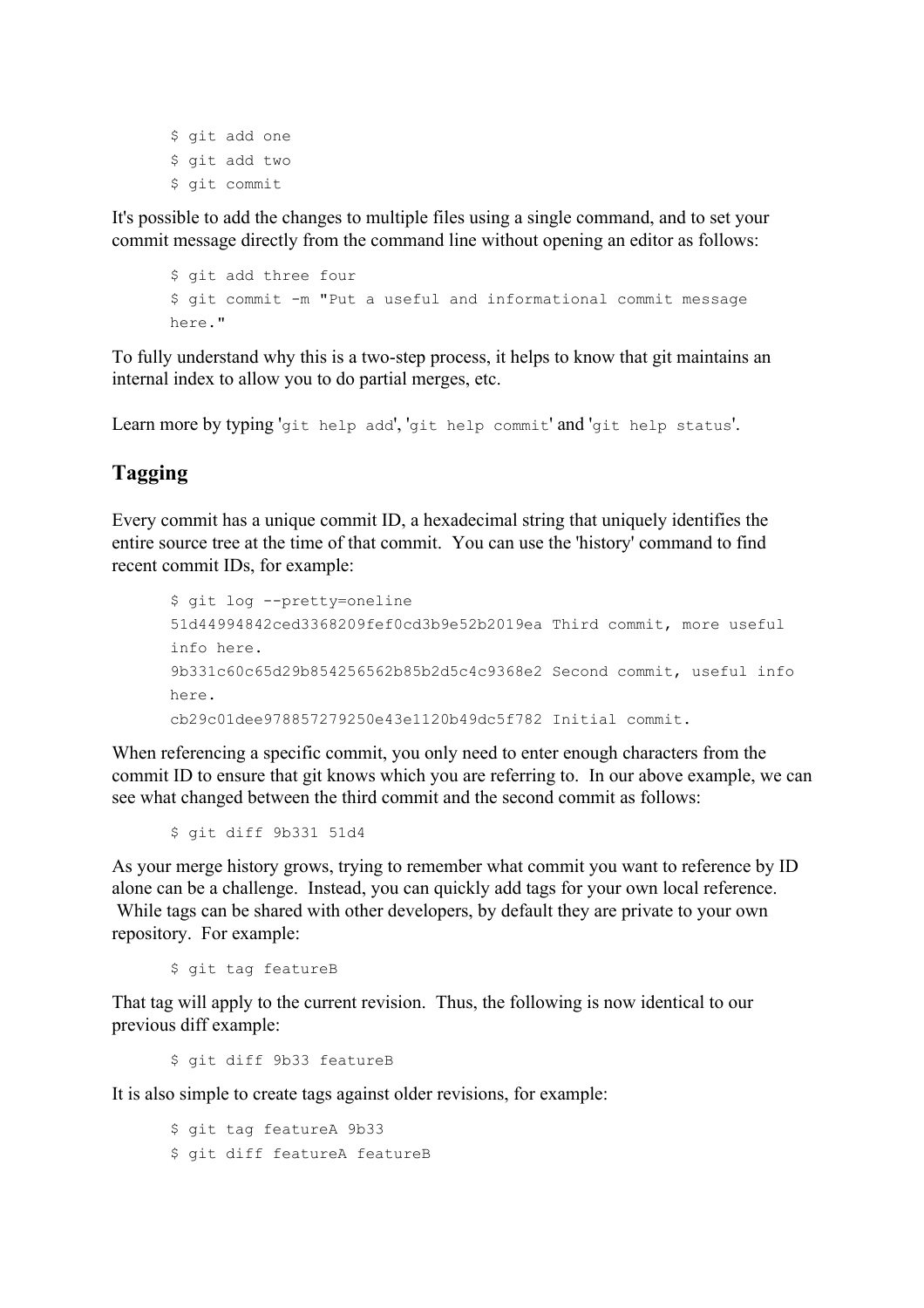# <span id="page-4-0"></span>**Merging**

The following example demonstrate how to create a new branch, add a new file in that branch, and then merge this change into your personal bugfix development branch:

```
$ git checkout development -b bugfix123
Switched to a new branch 'bugfix123'
$ echo "new file" > newfile.txt
$ git status
# On branch bugfix123
# Untracked files:
# (use "git add <file>..." to include in what will be committed)
#
# newfile.txt
nothing added to commit but untracked files present (use "git add"
to track)
$ git add newfile.txt
$ git commit -m "Added a new file. Useful explanation of new file
goes here."
[example 9b331c6] Added a new file. Useful explanation of new file
goes here.
1 files changed, 1 insertions(+), 0 deletions(-)
create mode 100644 newfile.txt
$ git checkout development
Switched to branch 'development'
$ git merge bugfix123
Updating cb29c01..9b331c6
Fast-forward
newfile.txt | 1 +
1 files changed, 1 insertions(+), 0 deletions(-)
create mode 100644 newfile.txt
```
The above example shows how to merge a trivial change. Git makes it easy to merge all kinds of changes, including adding new files, deleting files, renaming files, and editing the contents of files. It will attempt to automatically merge all changes, but will also help you to manually merge if two branches edit the same place in the same file.

You can merge in multiple directions, for example from 'development' to 'featureX' to pull in upstream changes made by other developers, and then later from 'featureX' to 'development' to make your changes available to the Gatekeeper. Git is very intelligent about merging, and will remember if a change has already been merged regardless of what path the merge follows to find its way into your active branch.

#### <span id="page-4-1"></span>**Interactively Adding Changes**

If you've accidentally made multiple unrelated changes to a single file, you can tell git to only add and commit some of the changes without adding and committing all of them. When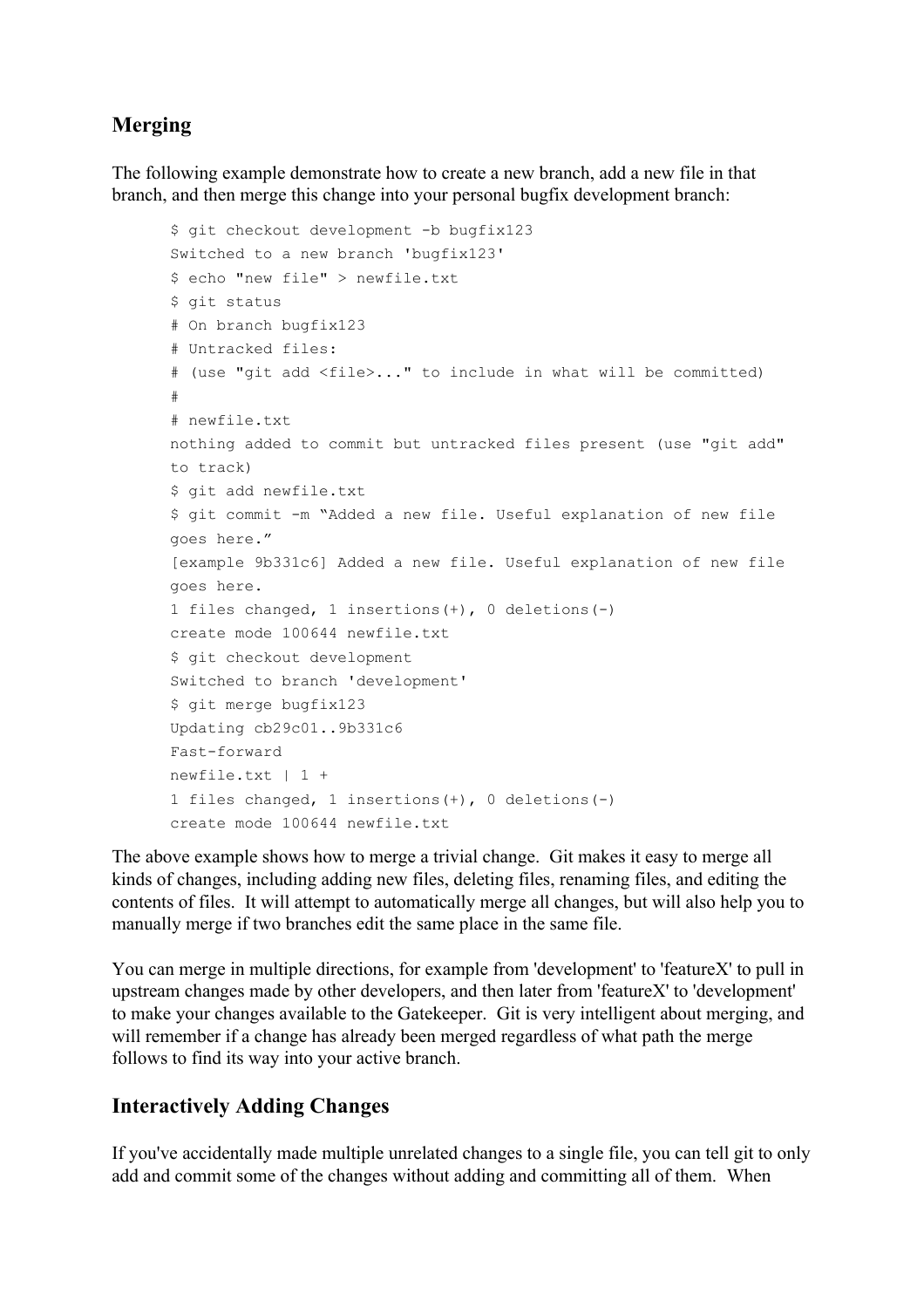adding your changes, set the "-i" flag putting git into interactive mode. This will give you a menu of options which allow you to view patches or diffs to manually select which modifications you wish to commit:

```
*** Commands ***
1: [s]tatus 2: [u]pdate 3: [r]evert 4: [a]dd untracked
5: [p]atch 6: [d]iff 7: [q]uit 8: [h]elp
```
For more information, type 'git help add' and read about these options.

# <span id="page-5-0"></span>**Cherry Picking**

When merging changes from one branch to another, by default all commits will be merged at once. If necessary, however, you can instead simply cherry-pick an individual commit when merging from one branch to another, only merging a single change from another branch rather than merging everything. For example, in this example we only merge the "change 2" from the "bugfix234" branch, not "change 1" or "change 3" (and git is smart enough to know that '51d4' refers to the much longer ID as it doesn't match the beginning of any other ID, so it doesn't require you to enter the entire ID string):

```
$ git branch
  development
* bugfix234
production
staging
$ git log --pretty=oneline
ac40b05a14382cf76a39d8f52a10266941fe6ca4 bugfix234 branch, change
3.
51d44994842ced3368209fef0cd3b9e52b2019ea bugfix234 branch, change
2.
9b331c60c65d29b854256562b85b2d5c4c9368e2 bugfix234 branch, change
1.
cb29c01dee978857279250e43e1120b49dc5f782 Initial commit.
$ git checkout development
Switched to branch 'development'
$ git cherry-pick 51d4
Finished one cherry-pick.
```
For more information, type 'git help cherry-pick'.

# <span id="page-5-1"></span>**Stashing Changes**

Sometimes you need to switch to another branch while you're actively working on editing files, and before you're ready to commit your changes. If you have edited files in your current branch, and you switch to another branch, your changes will carry over to the branch you just switched to. This might be confusing if your goal is to just swap over to another branch for a quick look-see and or a quick bug squash. To avoid this, before switching branches with uncommitted changes, you can "stash" these changes temporarily while you go off and work in another branch. Once you complete your work in the other branch, you can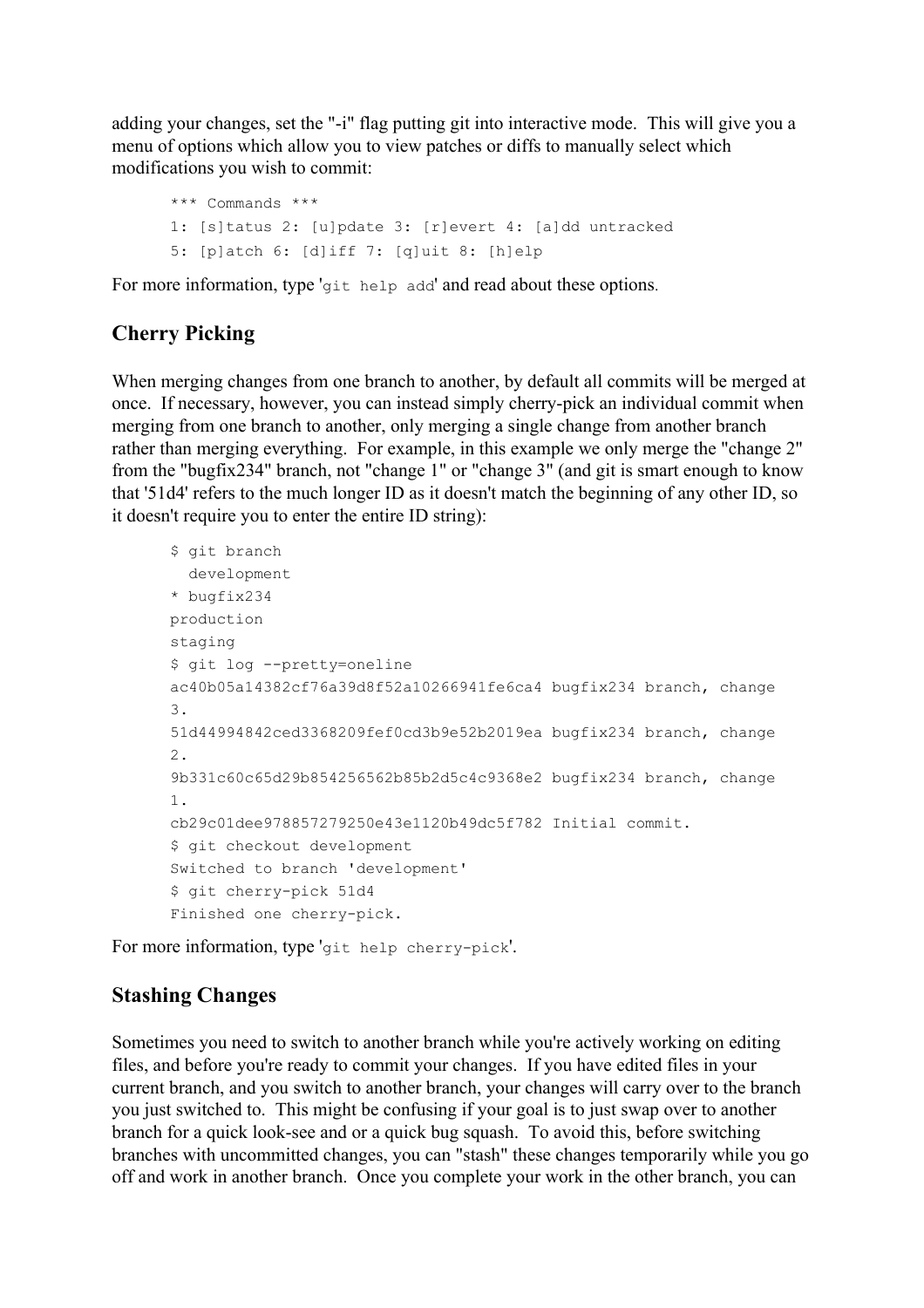return to the branch you were working in, grab your stashed changes and pick up where you left off.

For example let's say you're working in a branch called 'feature345'. After working on feature 345 for a while, you're suddenly assigned a high priority bug fix on the production branch (for example, a typo that somehow slipped by QA). You could commit what you've done so far in the 'feature345' branch, but this could lead you to write an inaccurate commit message, or to committing untested or unworking code. As an alternative, you can use stash as follows:

```
$ git checkout development -b feature345
... start doing development work of feature 345, then learn need to
quickly fix a production bug ...
$ git stash save "interrupted to work on bug 101"
Saved working directory and index state On feature345: interrupted to work on bug 101
HEAD is now at
$ git checkout production -b "bugfix101"
... fix quick typo and commit changes...
$ git checkout feature345
$ git stash pop
```
This example switches you back to your feature branch, and pops the latest stash into it. You can continue working away and commit your new changes fully when ready.

Note the use of 'pop'. Stashes are arranged in a stack, and you can have multiple stashes in your repo. The 'pop' command grabs the last changes you stashed, but you can also 'list' stashes, 'apply' changes not on the top of the stack, 'drop' changes if you wish to remove them, and even 'clear' all of them.

For more information, type 'git help stash'.

#### <span id="page-6-0"></span>**Undoing Changes**

How you undo a change with git depends on whether the change has been committed or not. Branches and commits are cheap and fast with git, so if you're thinking of committing a change with the intention of undoing it later, instead consider creating a temporary branch, doing your work there, then deleting or merging that branch when you're done. "Throw-away branches" are perfectly valid when using git.

To revert an uncommitted file back to its last-committed state, you simply check it out again:

\$ git checkout changed-file.php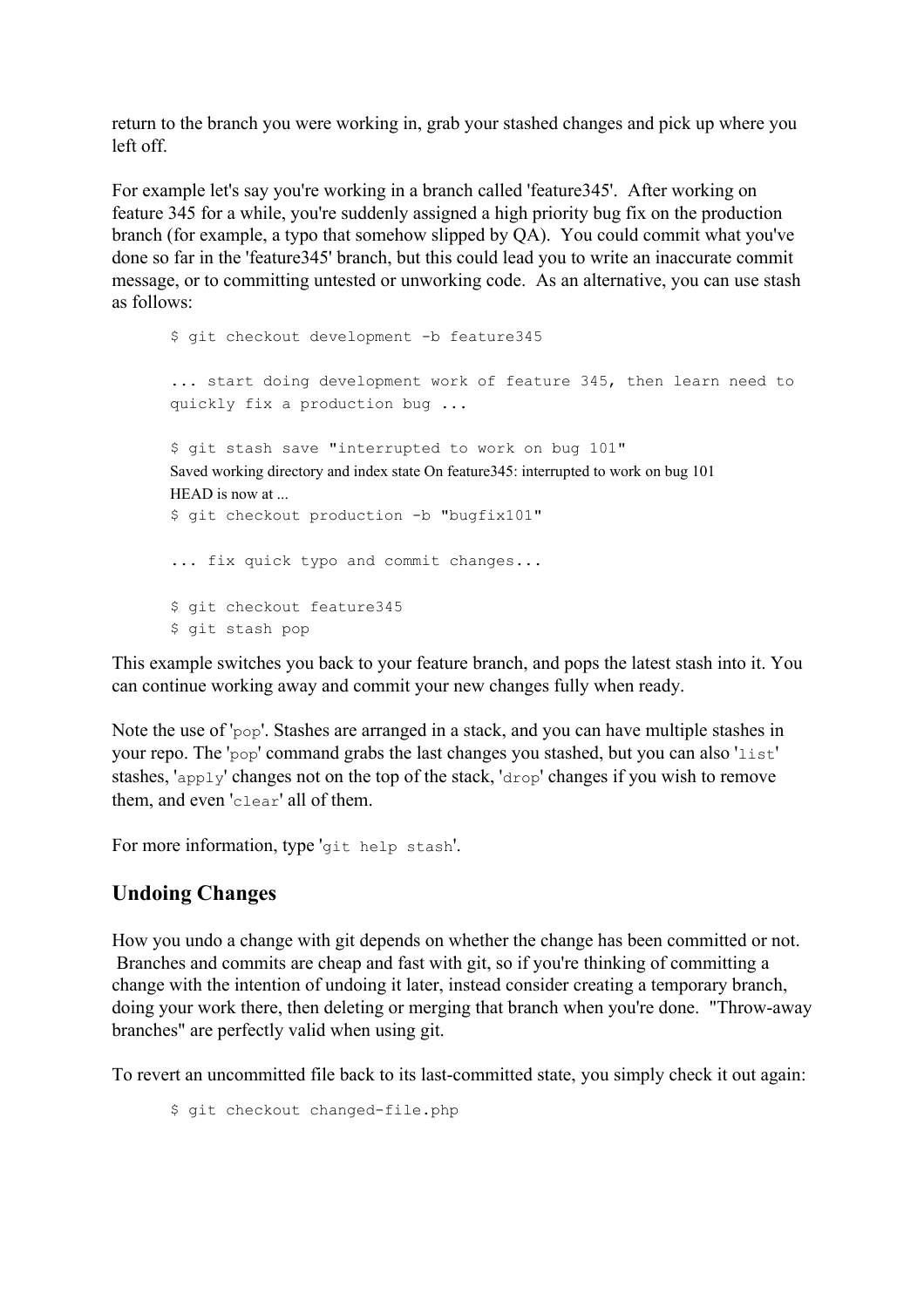The above example would overwrite your current file 'changed-file.php' with the latest version stored in your repository. It will *not* warn you before it removes any changes you may have made, so be careful!

If you have made changes to several files that you don't wish to keep, and just want to reset your whole repo to the last committed state, you can use:

\$ git reset --hard HEAD

This will throw away all changes to any of your files since the last commit.

You can also use tags or commit IDs to checkout previous versions of one or more files. For example, to 'rewind' a specific file to a previous commit, you do:

```
$ git checkout <commit hash> <filename>
```
The commit IDs are lengthy hexadecimal strings, but you only need to enter enough characters to be unique. Typically entering the first 4 to 6 characters of any commit ID should suffice.

#### <span id="page-7-0"></span>**Tracking Remote Changes By Other Developers**

Git is a *distributed* source control tool, and is designed to easily allow you to track changes made by any number of other developers. A human Gatekeeper is responsible for maintaining a master repository, reviewing all code changes, committing completed features and bug fixes, and preparing the code for staging and production. Tracking remote changes made both other developers will allow you to coordinate your changes, helping to test and review the code changes before they are pushed upstream to the Gatekeeper. You can track as many remote repositories as you like. For example, Bdragon's repositories can be tracked in your local repository as follows:

```
$ git remote add bdragon ~bdragon/public html
$ git fetch bdragon
From /home/bdragon/public html
* [new branch] development -> bdragon/development
 * [new branch] development-gmap -> bdragon/development-gmap
 * [new branch] production -> bdragon/production
* [new branch] staging -> bdragon/staging
```
At this point, a complete copy of Bdragon's development repository and all his development branches are contained withing your repository. This allows you to review his changes, pull in his fixes, run diffs between your code and his, etc. It is a very powerful way to share code between multiple developers. Note that if Bdragon commits additional changes to any of these branches, your copy does not get automatically updated. You can update it manually by running 'git fetch bdragon' again -- or if tracking changes from multiple developers you can simply run 'get fetch --all' to fetch updates from all remote repositories at once.

By default, the Gatekeeper has set up your repository to automatically track all other developer's branches, visible with the command 'git remote', and with more detail by running 'git branch -a'.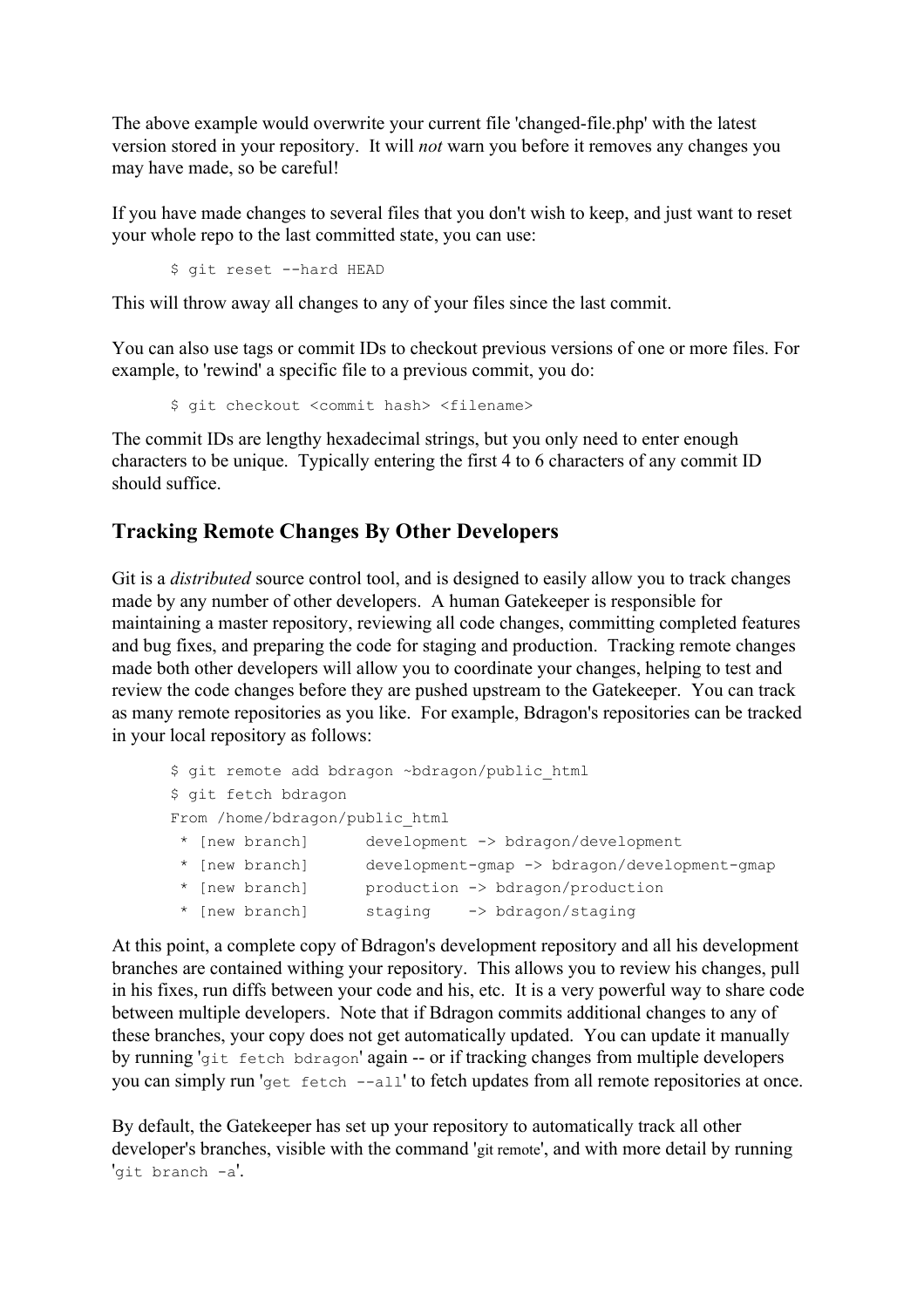In the above example, code in Bdragon's 'development' branch is what he feels is ready to be pulled by the gatekeeper. To see the differences between your 'development' branch, and Bdragon's 'development' branch, you would execute the following commands:

```
$ git fetch bdragon
$ git diff development refs/remotes/bdragon/development
```
Alternatively, you can check out any of Bdragon's branches and look at the git log and individual commits. This is useful if you need to cherry pick commits, or simply need to review his individual changes. For example, git allows you to check out a temporary "detached" branch without the need to create an actual branch as follows:

```
$ git checkout refs/remotes/bdragon/development
Note: checking out 'refs/remotes/bdragon/development'.
You are in 'detached HEAD' state. You can look around, make
experimental
changes and commit them, and you can discard any commits you make
in this
state without impacting any branches by performing another
checkout.
If you want to create a new branch to retain commits you create,
you may
do so (now or later) by using -b with the checkout command again.
Example:
```
git checkout -b new branch name

At this point you can poke around all you need and then switch back to one of your own branches. You can even edit files, merging your changes or throwing them away when you're done. Of course, there's nothing wrong with setting up an actual local branch for this, either. In the following example, we set up a branch, look at the log, then delete the branch to demonstrate how lightweight branching is in git, and to illustrate how easy it is to create and delete branches:

```
$ git checkout refs/remotes/bdragon/development -b bdragon-
development
Branch bdragon-development set up to track remote branch
development from bdragon.
Switched to a new branch 'bdragon-development'
$ git log
$ git checkout development
Switched to branch 'development'
$ git branch -d bdragon-development
Deleted branch bdragon-development (was 8a59b08).
```